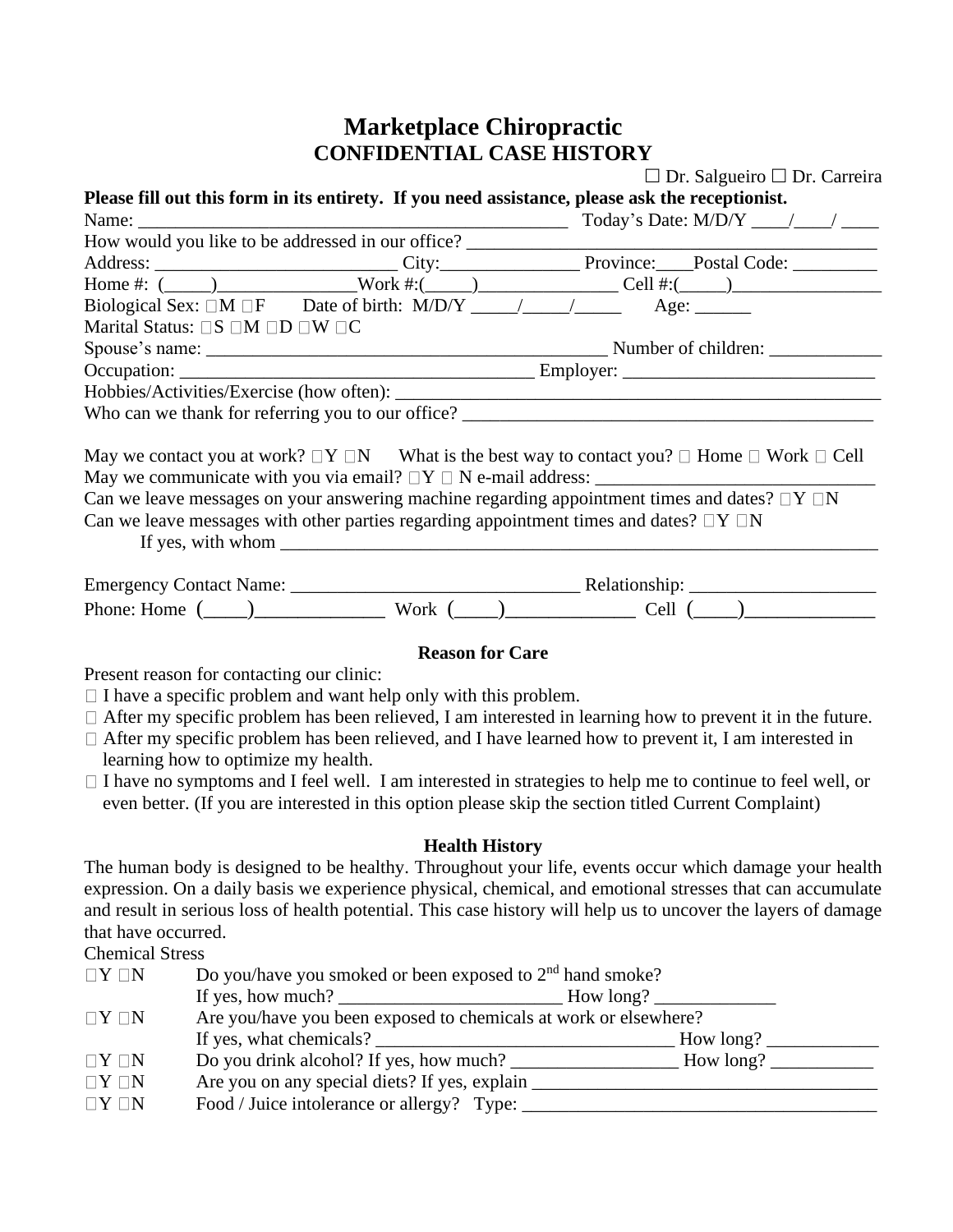| $\Box Y \Box N$ |                        |                                                                                                                                                                               |  |  |  |  |
|-----------------|------------------------|-------------------------------------------------------------------------------------------------------------------------------------------------------------------------------|--|--|--|--|
| $\Box Y \Box N$ |                        |                                                                                                                                                                               |  |  |  |  |
| $\Box Y \Box N$ |                        |                                                                                                                                                                               |  |  |  |  |
| $\Box Y \Box N$ |                        |                                                                                                                                                                               |  |  |  |  |
|                 |                        |                                                                                                                                                                               |  |  |  |  |
| $\Box Y \Box N$ |                        | Do you take any drugs? (Please include prescription, over the counter, and/or recreational)                                                                                   |  |  |  |  |
|                 |                        | <b>Psychosocial/Emotional Stress</b>                                                                                                                                          |  |  |  |  |
| $\Box Y \Box N$ |                        | Do you experience stress in your daily life? If yes, $\Box$ work $\Box$ home $\Box$ other                                                                                     |  |  |  |  |
| $\Box Y \Box N$ |                        | Do your experience depression, anxiety or nervousness? _________________________                                                                                              |  |  |  |  |
| $\Box Y \Box N$ |                        | Have you been abused physically, emotionally, or sexually? ______________________                                                                                             |  |  |  |  |
| $\Box Y \Box N$ |                        |                                                                                                                                                                               |  |  |  |  |
|                 | <b>Physical Stress</b> |                                                                                                                                                                               |  |  |  |  |
| $\Box Y \Box N$ |                        | Did you have a traumatic birth? (e.g. induced labor, forceps, vacuum extraction, forceful                                                                                     |  |  |  |  |
| $\Box Y \Box N$ |                        | bars)                                                                                                                                                                         |  |  |  |  |
| $\Box Y \Box N$ |                        | Have you ever fallen downstairs or slipped on ice? _____________________________                                                                                              |  |  |  |  |
| $\Box Y \Box N$ |                        | Do you/did you participate in any sports? Type _________________________________                                                                                              |  |  |  |  |
| $\Box Y \Box N$ |                        | Do you do any repetitive movements at work? Type _______________________________                                                                                              |  |  |  |  |
| $\Box Y \Box N$ |                        |                                                                                                                                                                               |  |  |  |  |
| $\Box Y \Box N$ |                        |                                                                                                                                                                               |  |  |  |  |
| $\Box Y \Box N$ |                        |                                                                                                                                                                               |  |  |  |  |
|                 |                        | Sleeping posture? $\Box$ Back $\Box$ Stomach $\Box$ Side                                                                                                                      |  |  |  |  |
|                 |                        | <b>Current Complaint</b> (skip for wellness patients)                                                                                                                         |  |  |  |  |
|                 |                        |                                                                                                                                                                               |  |  |  |  |
|                 |                        |                                                                                                                                                                               |  |  |  |  |
|                 |                        |                                                                                                                                                                               |  |  |  |  |
|                 |                        |                                                                                                                                                                               |  |  |  |  |
|                 | What makes it better:  |                                                                                                                                                                               |  |  |  |  |
|                 |                        | What is the quality of the pain/problem: $\Box$ Sharp $\Box$ Dull $\Box$ Achy $\Box$ Boring $\Box$ Stabbing $\Box$ Burning?<br>$\Box$ Throbbing $\Box$ Tingling $\Box$ Other: |  |  |  |  |
|                 |                        | Does the pain/problem: $\Box$ stay in the same place $\Box$ move from one area to another $\Box$                                                                              |  |  |  |  |
|                 |                        | How bad is this problem on a scale of 1-10 with 1 being no problem and 10 being the most severe? __/10                                                                        |  |  |  |  |
|                 |                        | Pattern of the problem: $\Box$ Constant $\Box$ Intermittent $\Box$ Occasional $\Box$ Cyclical $\Box$ _time(s) per day/month/year                                              |  |  |  |  |
|                 |                        |                                                                                                                                                                               |  |  |  |  |
|                 |                        | Is this problem: $\Box$ Getting progressively worse $\Box$ Not changing $\Box$ Getting better                                                                                 |  |  |  |  |
|                 |                        | Does this problem interfere with: $\Box$ Sleep $\Box$ Work $\Box$ Daily Routine $\Box$ Other __________________?                                                              |  |  |  |  |
|                 |                        |                                                                                                                                                                               |  |  |  |  |
|                 |                        |                                                                                                                                                                               |  |  |  |  |
|                 |                        |                                                                                                                                                                               |  |  |  |  |
|                 |                        | May we contact this physician regarding your care? $\Box Y \Box N$                                                                                                            |  |  |  |  |
|                 |                        |                                                                                                                                                                               |  |  |  |  |